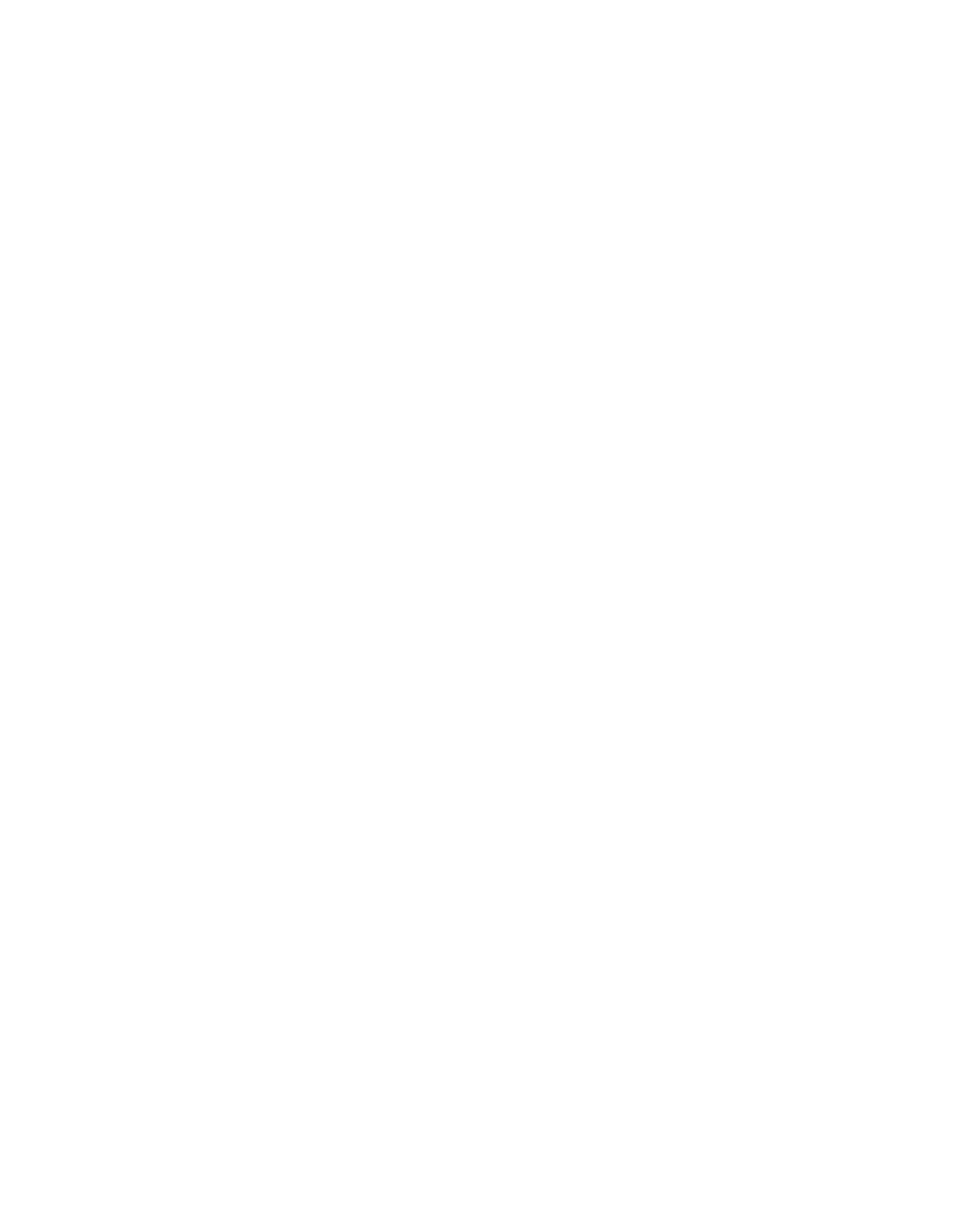### *Historical*

*Agent Moliere: The Life of John Cairncross, the Fifth Man of the Cambridge Spy Circle*, by Geoff Andrews (I. B. Tauris, 2020) 302, endnotes, bibliography, photos, index.

Christopher Andrew and Oleg Gordievsky in their 1990 book, *KGB: The Inside Story*, named John Cairncross as "the fifth man" of the Cambridge spy group. Although Cairncross disputed the charge "at length in a statement for the BBC," (xvi) he soon began an autobiography to present his side of the events: *The Enigma Spy*, which was published posthumously in 1997. Although he quibbled about being called the "fifth man," Cairncross did admit he was a KGB agent. (90)

During the following 20 years, the British released a number of declassified documents that provided new details about Cairncross's KGB contributions. Thus it was not surprising when a new biography, *The Last Cambridge Spy*, by British historian Chris Smith, was published in 2019. It contained nothing that hadn't been reported by others, though he did provide a source proving Cairncross gave the KGB "information regarding atomic weapons"<sup>a</sup> a charge Cairncross always denied. But beyond that, had Smith left any more to be said?

The appearance of *Agent Moliere* suggests an affirmative answer. Reading it suggests otherwise, at least as far as Cairncross's role as a KGB agent is concerned. In fact, this account of Cairncross's espionage activities adds nothing new, omits some key points, and misinterprets others. As to the omissions, there is no mention of Cairncross's role in Britain's atomic program. As to the latter, Andrews misunderstand Cairncross's assertion that he was not the fifth man because he "was unaware of the other four." But that is how it should have been; that the other four knew each other was the error. Yet, in the end, Andrews acknowledges that "it is clear that John Cairncross was a very significant spy for the Soviets and generally held in high regard by Moscow Centre." (251)

What then is Andrews's approach to his subject? It soon becomes clear that his focus is on "unanswered questions" about Cairncross's motivation and on correcting the impression given by others that he was "wrongly caricatured as a class-conscious working class agitator at odds with capitalist rulers" and that his scholarly contributions had not been sufficiently recognized. (5)

To convey the non-KGB personality of John Cairncross, Andrews has gained the cooperation of Cairncross's widow, his brother, and various members of his family. He also draws on the Cairncross papers in the Cambridge and Glasgow University archives. These furnish material on his academic life in the United States and Italy. Andrews also comments on Cairncross's extensive writings on Moliere (the KGB gave him that codename for a reason) for which he was justifiably well known.

There are better sources on John Cairncross's espionage career. For his other life, read *Agent Moliere.*

*Cold War Exiles and the CIA: Plotting to Free Russia,* by Benjamin Tromly. (Oxford University Press, 2019) 329, footnotes, bibliography, index.

In 1950, William Sloan Coffin, the anti-Vietnam War activist of the 1960s, was a Russian-speaking CIA case officer tasked with recruiting former Soviets in Germany to participate in a CIA covert-action program intended to free Soviet citizens from communist rule. One version of the program is described by Hugh Wilford in his book *The Mighty Wurlitzer. Cold War Exiles and the CIA* takes a different approach.

University of Puget Sound history professor Benjamin Tromly analyzes the CIA relationship to the former Soviet citizens and émigré groups that comprised the anticommunists mainly in West Germany and the tourist centers of Western Europe. These included those who had collaborated with the Nazis, Ukrainians who sought independence from the Soviet Union, former POWs avoiding repatriation, displaced persons (DPs) from Eastern Europe, and Russian exiles. He places particular emphasis on the conflicting politics of those involved and "the activities of the clashing intelligence services in Cold War Europe." (10)

After a review of the various anticommunist groups that the CIA and its predecessor action organization, the Office of Policy Coordination at the State Department, sought

a. Chris Smith, *The Last Cambridge Spy: John Cairncross, Bletchley Codebreaker and Soviet Double Agent* (2019), 81. Of course, he was not a double agent, just a KGB agent.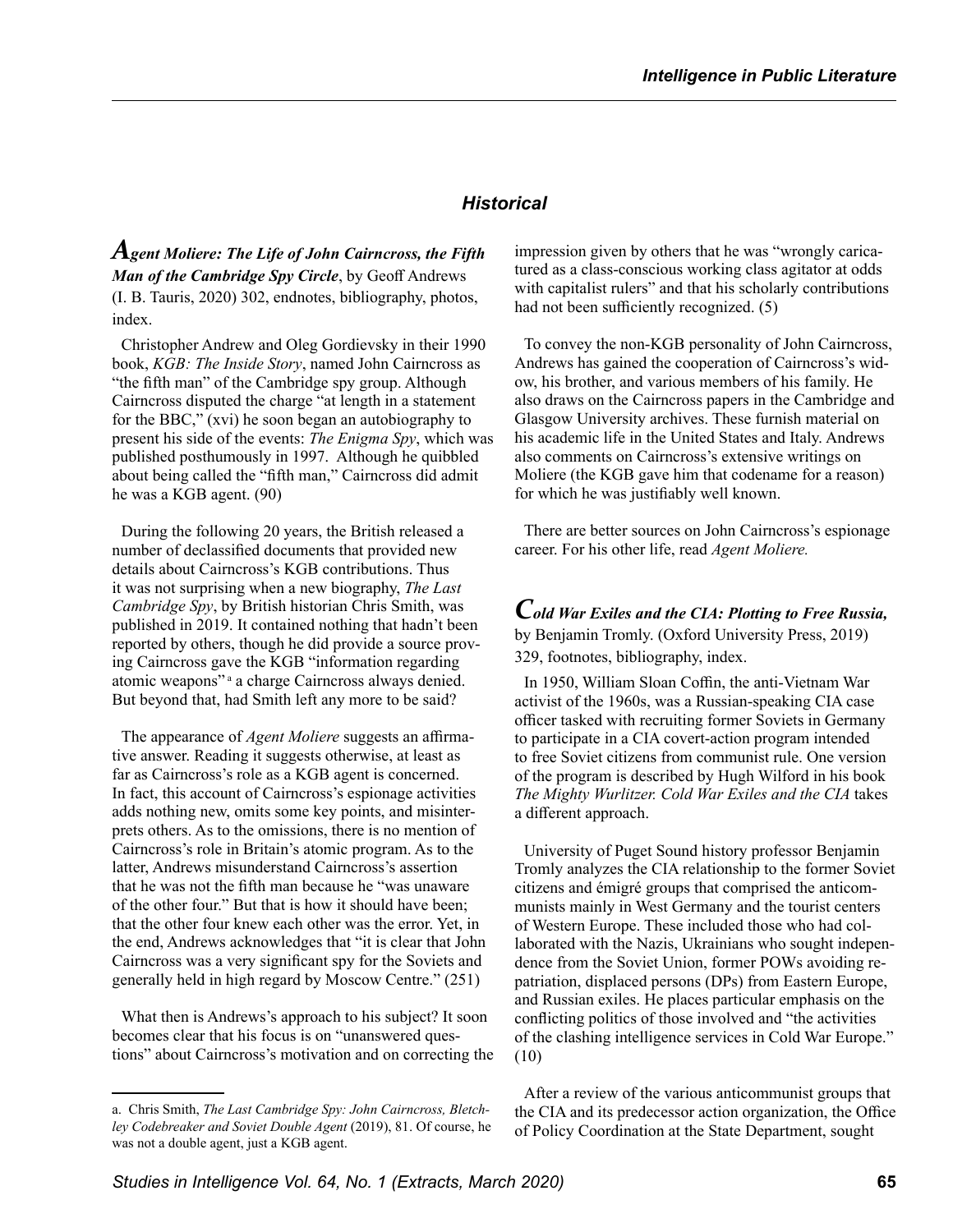unsuccessfully to unify, it becomes clear why efforts to infiltrate any Soviet Bloc countries failed. The creation of front organizations like the American Committee for the Liberation of the Peoples of Russia, known as AmComLib, (96) intended to unite various factions only served to teach the exiles how to stimulate the flow of dollars from their generous if naïve patron. With one exception, AmComLib produced little of substance. The exception was Radio Free Europe. (144ff)

Another group of note was the People's Labor Alliance of Russian Solidarists (NTS). Created before WWII, in the postwar era it sought, with CIA help, to undermine the Soviet Union by forming cells and distributing propaganda. Tromly mentions that the results were disappointing, and the CIA decided not to try and use it as "an instrument of psychological warfare" when it became obvious that the group wanted only to maximize CIA funding. (170–71) Operations to "infiltrate NTS members into the USSR ended in fiasco." (292)

Dissident émigré groups were not the only source the CIA sought to penetrate the Soviet Bloc. After Stalin's death, Tromly writes, "the CIA increasingly focused its human-intelligence operations on the exploitation of different forms of cross-border movement such as tourism, travel by official delegations, and academic exchanges." (289) None of these approaches produced the results anticipated.

Professor Tromly concludes that the CIA gradually learned from its mistakes, "especially the illegal infiltration of agents into Soviet territory. In their place, the United States adopted a more gradual and less inflammatory strategy of cultural infiltration." (295) Overall, *Cold War Exiles and the CIA* makes a strong case against covert action programs conducted by inexperienced intelligence officers and supervised by managers overseen by politicians, all seeking outcomes not supported by operational reality.

*Cold War Spy Stories from Eastern Europe,* edited by Valentina Glajar, Alison Lewis, and Corina L. Petrescu. (Potomac Books, 2019) 384, end of chapter notes, photos, index.

In their introductory essay, the editors describe how the post–Cold War era has influenced stories about espionage. While each is a professor of German at a different

university; Texas State, the University of Melbourne, and the University of Mississippi, respectively, none professes direct experience in the field of intelligence. Thus, a comment like, "We can read Cold War modes of storytelling—remaining attentive to the fictional subtexts in factual spy narratives" (1) raises a question about their grasp of the topic. Yet, whatever that statement means, the 10 contributions to the book are worthy of attention for several reasons.

First, the cases discussed, with one exception, involve services and operations not included in other collections. For example, Axel Hildebrandt, Moravian College, contributes a tale of the Stasi penetrating plans of two East Germans to escape via Poland that ends up in a successful airplane hijacking. Jennifer Miller, Southern Illinois University, examines collaboration between East Germans and Turkish nationals. And Corina Petrescu analyzes the factors that made French Romanian writer, Ana Novac, "a Securitate target." (17) The exception is the article on Markus Wolf, former head of the East German foreign intelligence service (HVA), whose story is well known.

The second reason for attention is that the contributions are well documented and written. The concluding section on "Spies On Screen" will be of interest to those intrigued by that genre.

Examples of particular interest include "The File Story of the Securitate Officer Samuel Feld*,"* by Valentina Glajar. After acknowledging Feld is a pseudonym, Glajar presents the story of Major Feld formerly of the "Romanian Ministry of Internal Affairs, Region Stalin," where he served as chief of counterespionage and interrogation services. (29) His case is of interest because so little has been written about Securitate operations during the Stalin period and because of Feld's unusual career, which led to his dismissal.

Another informative contribution probes the now wellknown practice of the East German Stasi to recruit informers of every description. Alison Lewis provides a fine example of the custom in her article "The Stasi's Secret War on Books." After noting that the Stasi employed writers, reviewers, and editors in an attempt to control what was published, Lewis turns to the case of the late poet and novelist Uwe Berger, a one-time Stasi informer "responsible for writing classified book reviews." (100) Her assessment of Berger's career leads her to conclude he took pride in his role, though she points out that his website "made no mention of working for the Stasi." (99)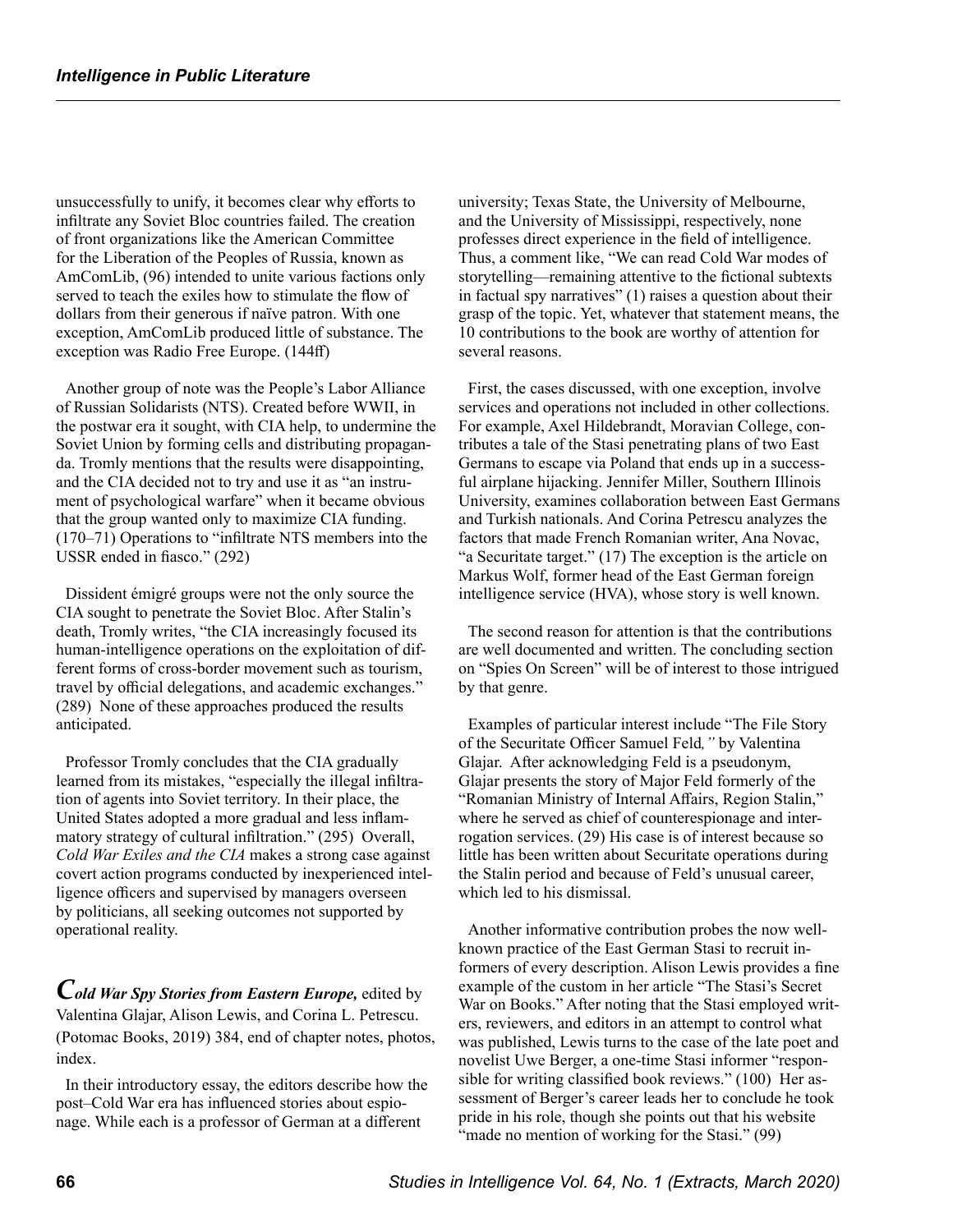A final example, the book title notwithstanding, is Julie Fedor's account of the one-time popular dissident Orthodox priest, Father Dimitri Dudko, who, among other issues, opposed KGB infiltration of the church. Six months after his arrest by the KGB for anti-Soviet activities, he publicly confessed to charges that included maintaining "a criminal link with representatives of foreign anti-Soviet organizations." (167) Fedor uses the case to analyze the "functioning, development and culture" of the KGB then and now. (164) The extent of Dubko's subsequent "conversion" is illustrated in his later writings, advocating, inter alia, that "the role played by the Soviet secret police in Russian history be radically reassessed in a positive light . . . and the profound culpability of Soviet dissidents in the Soviet collapse." (177) Fedor argues at length how these and other views are "part of the ongoing process of forging a new historical narrative about the Soviet past.

*Cold War Spy Stories* is a good example of what professional historians can contribute to the literature of intelligence.

*"Lee is Trapped and Must be Taken": Eleven Fateful Days After Gettysburg, July 4–14, 1863,* by Thomas J. Ryan and Richard R. Schaus. (Savas Beatie, 2019) 342 footnotes, bibliography, appendices, photos, index.

Civil War historian Thomas Ryan ended his earlier book, *Spies, Scouts, and Secrets in the Gettysburg Campaign* (reviewed in *Studies in Intelligence* 59, no. 4), with Robert E. Lee's successful retreat and escape into Virginia. Many historians have wondered why the Union Army, headed by Gen. George Meade, didn't draw Lee into a decisive war-ending battle before he could get across the Potomac.<sup>a</sup> Among the reasons suggested for the failure were logistics, manpower, as well as command and communications difficulties. One of the lingering mysteries not examined was the role intelligence played during the 11 days of opportunity after the battle. *Lee is Trapped and Must be Taken* fills that gap.

Ryan begins by describing the general situation facing the Union after the battle. Meade had been in command of the Army of the Potomac for only three days before the battle—a battle that was won by defensive operations. The post-Gettysburg situation reversed these conditions and required offensive action in pursuit of a retreating army he considered still very dangerous. Meade had encountered these circumstances before when others were in command. On this point Ryan cites Meade's fluctuating support of General McClellan for failing to pursue Lee after Antietam. At first he agreed "the country ought to let us have time to reorganize and get into shape our new lines, and then advance." Only after Gettysburg did he observe that McClellan erred "on the side of prudence and caution, and that a little more rashness on his part would improve his generalship." (xxv)

But in the end, Meade would imitate the hesitant, not the rash, McClellan. Even the telegram he received from Secretary of War Stanton on 6 July 1883, warning "that Lee is trapped and must be taken," did not move Meade, an inaction that symbolizes the ever increasing frustration reflected in each succeeding chapter. (75)

Ryan devotes a chapter to each day of the period. On the first day of Lee's retreat, he tells how Meade was concerned about a potential counteroffensive, while some of his subordinate commanders recommended an immediate attack on Lee's vulnerable and long escape line. Meade demurred. To guide his decisions, Meade had the services of the Bureau of Military Information (BMI) headed by Col. George Sharpe, that had functioned well before and during the Gettysburg battle but, Ryan notes, there is no evidence that Meade ever even asked about the "strength of Lee's forces." (17)

In succeeding days, the objective of cutting off Lee's retreat was obvious to all, even Meade. Yet, although he employed his cavalry on reconnaissance missions and engaged in minor skirmishes, he found excuse after excuse not to undertake a decisive battle. For example, when Meade's scouts reported Lee was sending wagons across the Potomac at Harper's Ferry he failed to order action to disrupt the crossing or hinder Lee's logistical chain. And when Washington told Meade "troops were crossing the river," Meade replied that he "not did not agree" with that intelligence and took no action even when informed that "the President is urgent and anxious that he should move against him [Lee] by forced marches." (105)

Variations of these excuses continued and on the ninth day (12 July 1863), before the majority of Lee's forces had crossed the river and when Meade had a sizable advantage in troop strength, Meade told his chief of staff that he "intended to move forward and feel the enemy."

a. See for example, Stephen W. Sears, *Gettysburg* (Houghton Mifflin, 2003), 480ff.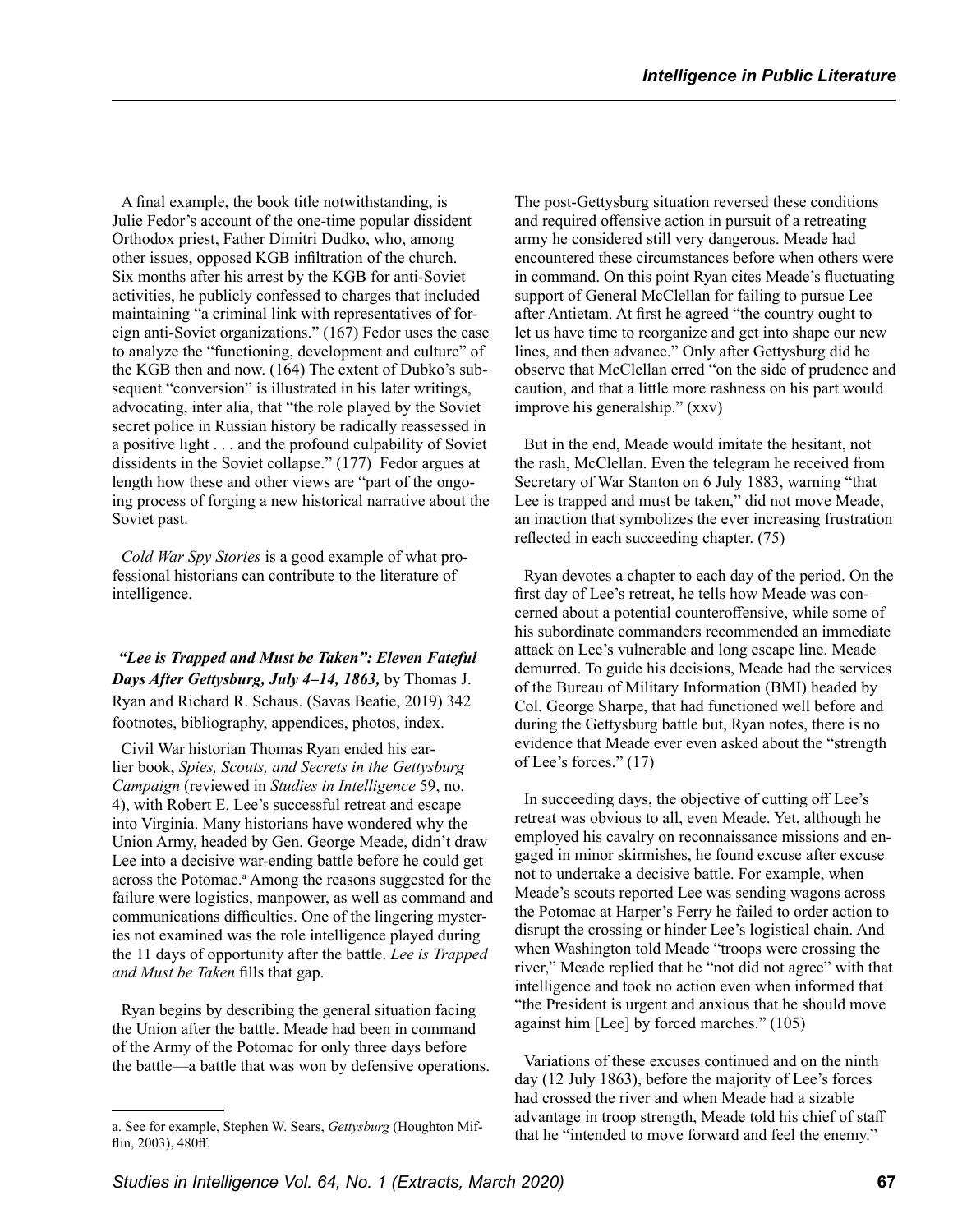(208) But he failed to inform his Corps commanders and instead called a council of war that Ryan notes, confirms Napoleon's "disparaging maxim" that such councils were excuses for inaction; and so it was again in this case. (270)

By the 11th day, Meade was again ready to strike, but it was too late. Lee was safe in Virginia—an outcome that intelligence had foretold but only the commanding general had refused to accept. Ryan tells how the situation was clear to Lincoln, who exclaimed, "We had them within our grasp . . . nothing I could say or do could make the army move." (269)

*"Lee is Trapped and Must be Taken"* leaves the reader exasperated—no fault of the author. Why General Meade behaved as he did is difficult to understand. But Ryan makes clear it was not because he lacked solid intelligence.

*The Nuclear Spies: America's Atomic Intelligence Operations against Hitler and Stalin,* by Vince Houghton. (Cornell University Press, 2019) 239, endnotes, bibliography, index.

Why was the United States surprised when the Soviet Union exploded an atomic bomb in 1949? Historian Vince Houghton asserts that it was because "the US government was unable to create an effective atomic intelligence apparatus to monitor Soviet scientific and nuclear capabilities." (179) *The Nuclear Spies* makes his case.

The first five chapters of this six chapter book are devoted to the extensive efforts the US government made during WWII to determine whether Germany had an atomic bomb program. It did not, and Houghton provides a good review of this well-known history. Chapter 6, titled "The U.S. (Mis)Perceptions of the Soviet Nuclear Program," offers a new interpretation of the reason(s) for the surprise.

Quoting physicist Herbert York's description of the Soviet Union in the late 1940s as "a basically backward country" (151)—as indeed it was—Houghton shows that many nonscientists in the US government found it hard to accept that Soviet scientists were capable and sought other explanations after the surprise. These included publication of information useful to the Soviets and the

espionage of Klaus Fuchs and the Rosenbergs, among others. Juxtaposed against these arguments, Houghton acknowledges that some American atomic scientists were aware of Soviet scientific prowess. But he suggests, the postwar intelligence agencies were not centralized or working together, and those concerned with atomic science did not foresee Soviet atomic progress.

The one factor not included as a possible explanation is the failure of the United States to have a wartime intelligence service that conducted espionage against the Soviet Union and a domestic counterespionage service that monitored Soviet intelligence officers and resident communists. Whether or not knowledge of their activities would have alerted US scientists to Soviet interest sooner and stimulated an early start to a scientific intelligence program is arguable, though likely.

*The Nuclear Spies* concludes that the United States was surprised when the Soviets exploded their atomic bomb because it lacked a scientific intelligence capability. Another explanation is that had the United States paid the same attention to the Soviets as it gave the Germans, there might not have been a surprise at all.<sup>a</sup>

*Return to the Reich: A Holocaust Refugee's Secret Mission to Defeat the Nazis,* by Eric Lichtblau. (Houghton Mifflin Harcourt, 2019) 288, endnotes, photos, index.

Followers of OSS history will remember the 1979 groundbreaking book by Joseph Persico, *Piercing The Reich*, that first told the story of William Casey and his efforts to place OSS agents behind Nazis lines. Several chapters in the book were devoted to Freddy Mayer and his operations in Austria. These operations were unusual for at least two reasons. First they succeeded, where many others operations did not. Second, he wasn't even dropped into Austria until late February 1945. In *Return to the Reich*, historian Eric Lichtblau takes a new look at Mayer's story based in part on interviews with Mayer himself and some of his former colleagues.

a. Two prominent researchers on Soviet espionage against the US nuclear program, Harvey Klehr and John Earle Haynes discovered still another Soviet spy in the Los Alamos complex. See Klehr and Haynes, "Project SOLO and the Seborers: On the Trail of a Fourth Soviet Spy at Los Alamos" in *Studies in Intelligence* 63, no. 3 (September 2019). The article led to follow-on stories in the *New York Times* by senior science writer William Broad, 24 November 2019 and 28 January 2020.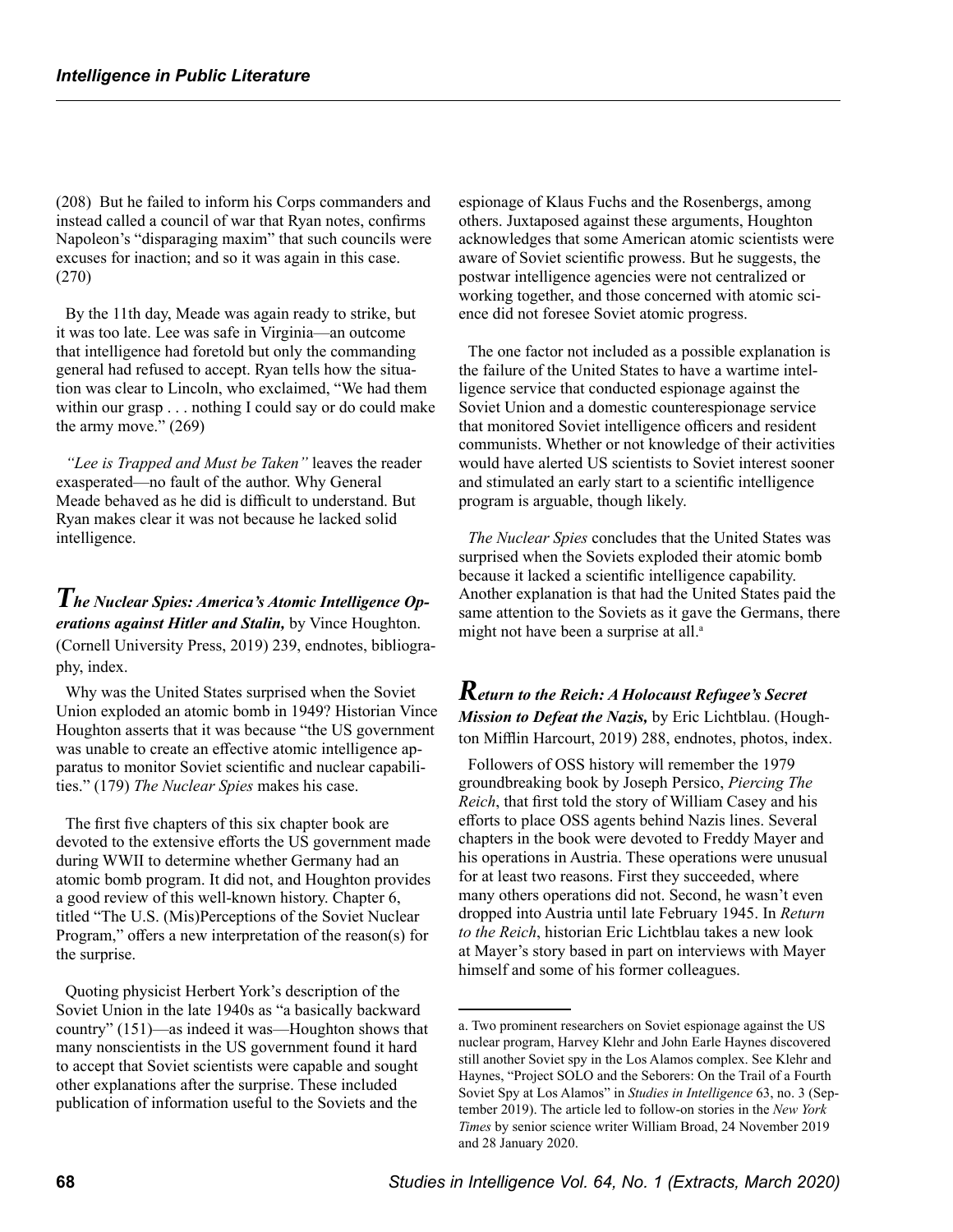The narrative is chronological and begins in 1933 Freiburg, Germany. Mayer was 11 and just beginning to experience Nazi anti-Semitism that his father, a WWI veteran with an Iron Cross, didn't expect to last. Lichtblau describes the circumstances that proved the father wrong. In 1938, 16-year-old Freddy, with high school English and French, and trained to repair diesel engines, left with his brother, mother, and father for Brooklyn, New York. They found an apartment near Ebbetts Field, and Freddy went to work as a mechanic.

Pearl Harbor changed everything. Freddy volunteered for service in the Army immediately. He was rejected as an enemy alien. When Army personnel demands changed and his brother was drafted, Freddy worked a deal to take his place. In 1943 under wartime regulations, Freddy became a US citizen. When he broke the rules and captured a general during a field exercise, the general recommended he join OSS—he did.

Lichtblau tells how after training at the Congressional Country Club, Freddy and a fellow officer Hans—his radio officer—were posted to Europe There, one mission after another was canceled until they learned of the plan to drop agents behind enemy lines in Austria. All that was needed was one more member for the team, preferably one familiar with Austria. Freddy, posing as a German POW in a POW camp, recruited just the man; an Austrian POW defector—Franz Weber, a member from the Wehrmacht. After a scary, almost fatal, attempt to launch the mission, the team succeeded on the second try. Although neither Freddy nor Franz had jumped before— Freddy didn't tell Franz—all three parachuted safely from a B-24 onto a glacier near Innsbruck on 25 February 1945—seven years after Freddy had fled from Germany.

*Return To The Reich* goes on to tell how Freddy accomplished his mission to determine and report the local situation. The team reported on train movements, and Freddy, posing as a wounded German officer, determined the location of Hitler's bunker in Berlin. Then they started an underground newspaper and recruited couriers to help.

In April 1945 Freddy, disguised as a French laborer, got a job in a German aircraft factory that was making jet fighters and sent details to OSS headquarters. And then, after a series of mishaps during a resupply mission, the Gestapo learned of Freddy, and he was arrested. Lichtblau describes his confinement and torture, a confinement that surprisingly ended with Freddy convincing his captors to surrender the Tyrolian part of Austria to

oncoming American troops. This extraordinary result took place only after, with great difficulty, Freddy convinced the troop leaders that the offer was genuine.

Of the many unusual aspects of Freddy's OSS service, its short duration and astonishing successes stand out. After the war, he was offered a job in intelligence but declined the honor. He returned to the scene of his adventures once in 1993 for a reunion with his former teammates. Lichtblau describes his postwar life, adding that his one wish was that people would realize that "refugees that got a haven in the US did their best to repay."

*Venice's Secret Service: Organizing Intelligence in the Renaissance,* by Ioanna Iordanou. (Oxford University Press, 2019) 263, footnotes, bibliography, photos, index.

Inside the Scuola Grande di San Rocco in Venice, one can see a wood carving of the first known image of a spy wearing a cloak.<sup>a</sup> But that is not the only intelligencerelated first associated with Renaissance Venice as readers of *Venice's Secret Service* soon discover. The central thesis of this impressive book is that 15th century Venice established the first centralized intelligence service that monitored and assisted in controlling its widespread mercantile empire while becoming "emblematic of good government and governance." (122)

Headquartered in the Doge's Palace on St. Mark's Square—the doge was the head of government—the intelligence service didn't have a name and was administered by the Council of Ten. Its functions included espionage operations, collection, analysis, covert action, cryptography, steganography, and "the development of lethal substances." (3) Like the vaunted Venetian diplomatic corps, its intelligence organization was a branch of the civil service.

After a comparative summary of other Renaissance intelligence services in Europe and the Ottoman empire, historian Ioanna Iordanou, Oxford Brookes University, describes Venice's intelligence organization and principal functions. The latter include the use of secret agents amateur and professional—with operational examples, and the application of "extraordinary" (191) counterintelligence measures. Application of these measures was accompanied by extensive state secrecy policies and special

a. See illustration #19, Christopher Andrew, *The Secret World: A History of Intelligence* (New Haven: Yale University Press, 2018).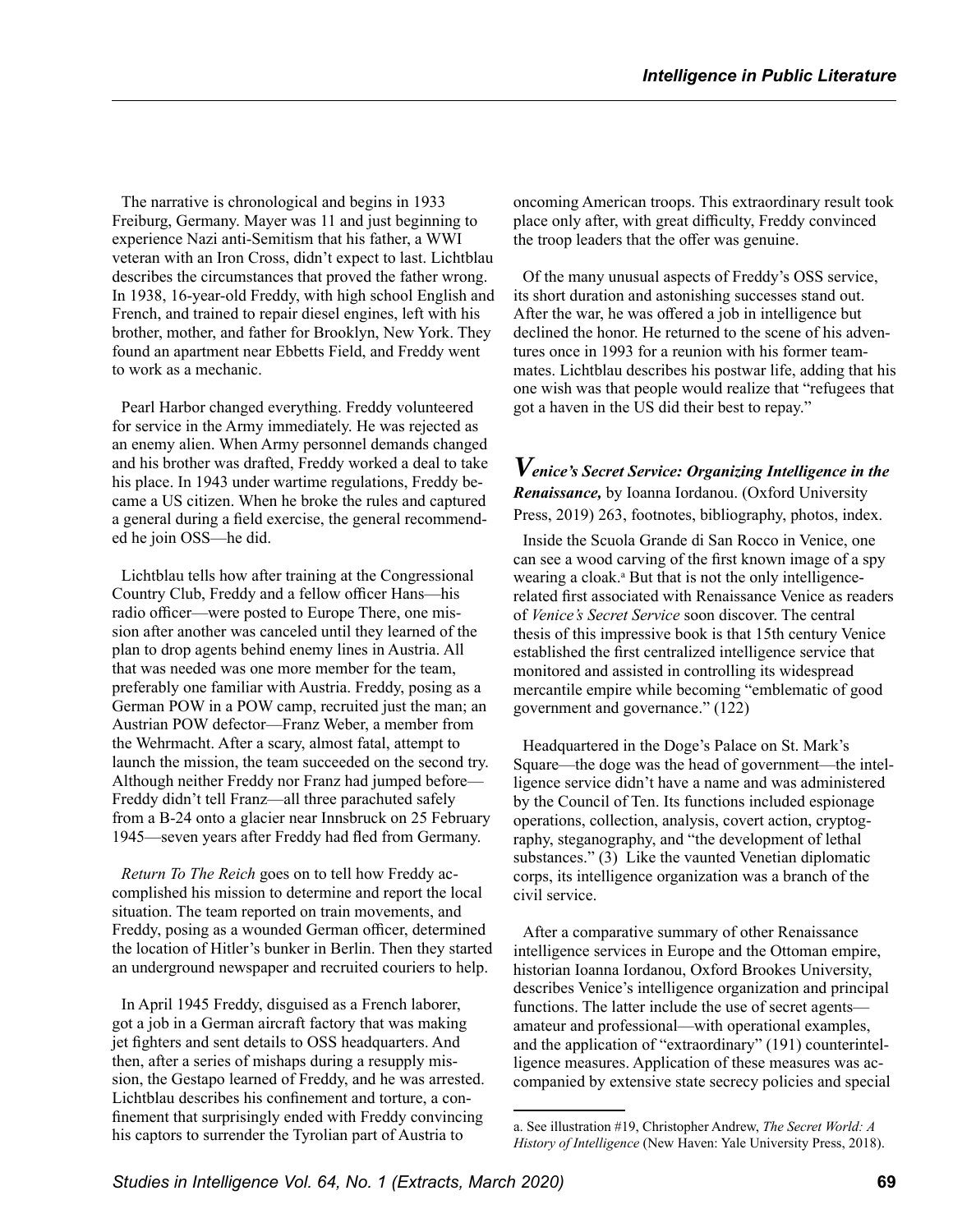archives for storing documents. "Eighty to one hundred professional state servants were responsible for transcribing, indexing, and archiving all documents." (109)

Particular attention was paid to secure means of communication in correspondence. Toward this end, the Department of Cryptography produced "a hand-lettered cryptology manual" for use by princes, ambassadors, priests, intellectuals "and even lovers." (129) The department was responsible for breaking enemy ciphers and for training "Venetian state cryptologists." (132) The seeds of professionalism that eventually characterized the cryptographic service were planted by Giovanni Soro, the "official cipher secretary in 1505." Little is known about him beyond his ability "to break multilingual ciphers" and that even the Pope sought his assistance. (140)

In conclusion, *Venice's Secret Service* draws several lessons. The principal one is that "centrally organized intelligence existed long before conventional wisdom dictates." (223) Another concerns "intelligence from below," (224) a reference to the awareness of the public to the needs of the Council of Ten as exemplified by a "whistle blower" policy. The council promoted this policy by the anonymous use of "lion's-mouth letter boxes in which citizens were encouraged to post the names of those who subverted authority" (v) and an official policy of spying on others. (74–75) Finally, it is apparent that the basic functions, though not the technology, of Venetian state intelligence are similar to those in use today.

Fascinating history, well documented and presented.

#### *INTELLIGENCE ABROAD*

*Turkish Intelligence & The Cold War: The Turkish Secret Service, The US and The UK,* by Egemen Bezci. (I. B. Tauris, 2020) 291, end of chapter notes, bibliography, photos, index*.*

After completing his PhD at the University of Nottingham, Egemen Bezci wrote this book at the Stockholm University Institute of Turkish Studies, before joining the Institute of Political Science at the National Sun Yat-Sen University, Taiwan. Bezci's book mainly concerns the early Cold War period, when the United States and the United Kingdom exercised relatively greater influence in world affairs generally and over Turkey in particular than they do today.

Following a discussion of Turkey's historical background during the Ottoman Empire and the republican government formed after WWI, Bezci compares the intelligence services of the three countries involved, those of the United States, the UK, and Turkey. Of special interest here is his description of the Turkish intelligence services, a topic that has not received much attention in the literature.

Prior to WWI, domestic security and paramilitary matters were handled by "the gendarmerie forces" until the army created a military intelligence unit that also took over "counterespionage." After the war, the country's founding leader, Mustafa Kemal, widely known as Atatürk, "ordered the foundation of a civilian and centralized secret intelligence agency" called "the National Security Service (MAH) in January 1926. The principal targets included Soviet Russia, the Kurds, Armenians, the Greeks and the domestic communists." (42–43) The Syrians would soon be added to the list.

At the outset,Germany's WWI military intelligence chief, Walter Nicolai, provided instruction in German to the new service. After 1927, however, the MAH developed on its own, reporting to the prime minister and focusing on counterespionage. Bezci gives a short description of its initial organization, its sources of personnel, its links to the Foreign Ministry, and its sometimes controversial relationship with the military and domestic police services.

Before discussing Turkey's Cold War role, Bezci explains why Turkey remained neutral for most of WWII while tacitly cooperating with the Allies. (63ff) Then he focuses on the heart of the book, how the Turkish intelligence services worked with the United States, the UK, and NATO against the Soviet Union and Turkey's traditional regional and domestic enemies. This includes general descriptions of intelligence operations and what he calls "intelligence diplomacy," a term he coins to indicate that Turkey used its intelligence services as well as its diplomats to conduct foreign affairs, especially its bilateral relations with Washington and London. Examples include the establishment of relationships concerning "anti-subversion, military intelligence, and covert action early in the Cold War." (102)

As Turkish confidence grew, cooperation was extended to HUMINT operations run from Turkey by the MAH and MI6 against the Soviets. While Bezci gives some examples of the former, he offers no measures of success.